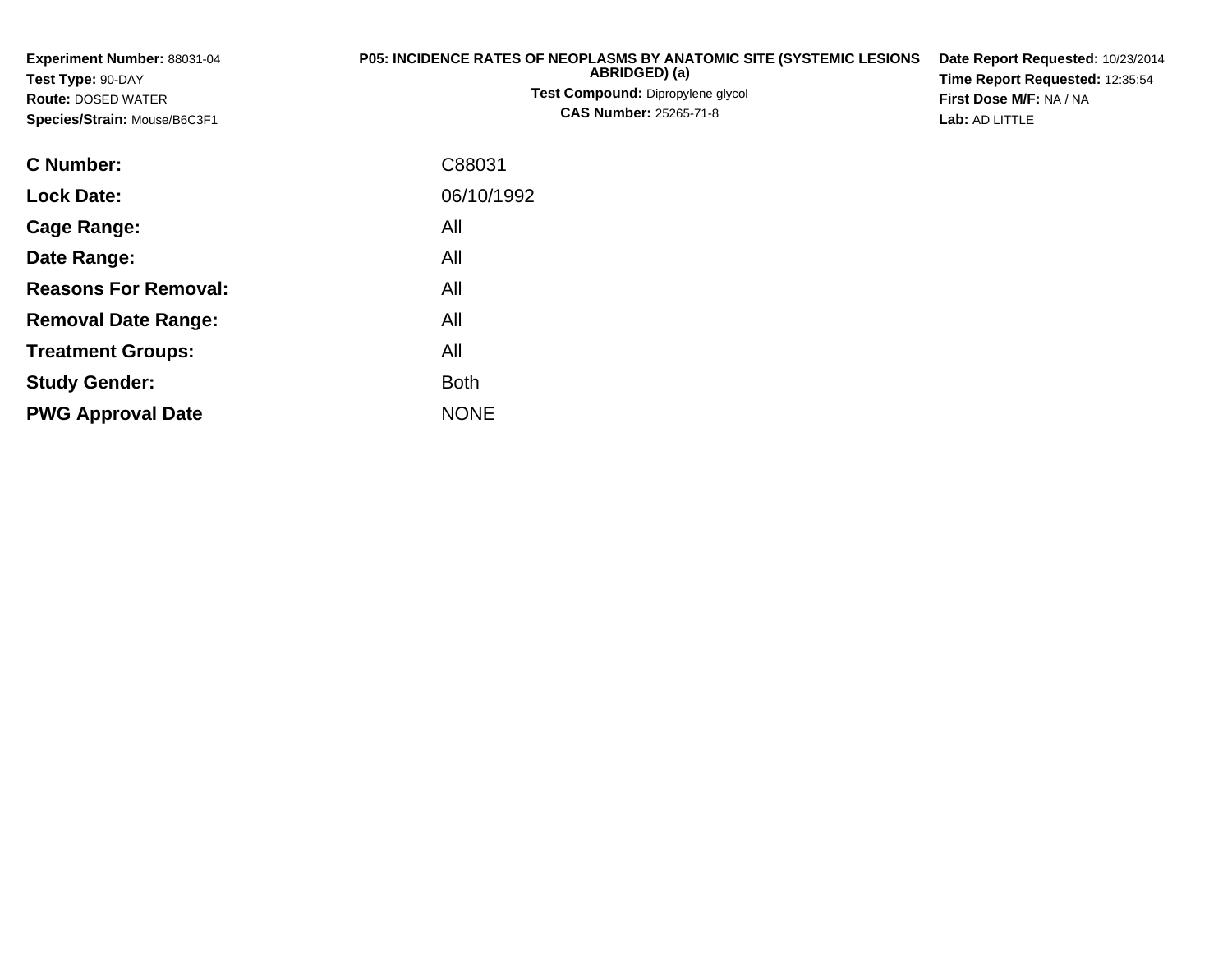| Experiment Number: 88031-04<br>Test Type: 90-DAY |                        |      | ABRIDGED) (a)                     | P05: INCIDENCE RATES OF NEOPLASMS BY ANATOMIC SITE (SYSTEMIC LESIONS | Date Report Requested: 10/23/2014 |                                                                                                                                                     |  |  |
|--------------------------------------------------|------------------------|------|-----------------------------------|----------------------------------------------------------------------|-----------------------------------|-----------------------------------------------------------------------------------------------------------------------------------------------------|--|--|
| <b>Route: DOSED WATER</b>                        |                        |      | Test Compound: Dipropylene glycol |                                                                      | First Dose M/F: NA / NA           |                                                                                                                                                     |  |  |
| Species/Strain: Mouse/B6C3F1                     |                        |      | <b>CAS Number: 25265-71-8</b>     |                                                                      | Lab: AD LITTLE                    | Time Report Requested: 12:35:54<br>8.0%<br>10<br>3<br>$\overline{\mathbf{7}}$<br>10<br>(9)<br>(6)<br>(7)<br>(9)<br>(7)<br>(8)<br>(7)<br>(7)<br>(10) |  |  |
|                                                  |                        |      |                                   |                                                                      |                                   |                                                                                                                                                     |  |  |
| <b>B6C3F1 Mouse MALE</b>                         | <b>VEHICLE CONTROL</b> | 0.5% | 1.0%                              | 2.0%                                                                 | 4.0%                              |                                                                                                                                                     |  |  |
| <b>Disposition Summary</b>                       |                        |      |                                   |                                                                      |                                   |                                                                                                                                                     |  |  |
| <b>Animals Initially In Study</b>                | 10                     | 10   | 10                                | 10                                                                   | 10                                |                                                                                                                                                     |  |  |
| <b>Early Deaths</b>                              |                        |      |                                   |                                                                      |                                   |                                                                                                                                                     |  |  |
| <b>Natural Death</b>                             |                        |      |                                   |                                                                      |                                   |                                                                                                                                                     |  |  |
| <b>Survivors</b>                                 |                        |      |                                   |                                                                      |                                   |                                                                                                                                                     |  |  |
| <b>Terminal Sacrifice</b>                        | 10                     | 10   | 10                                | 10                                                                   | 10                                |                                                                                                                                                     |  |  |
| <b>Animals Examined Microscopically</b>          | 10                     |      |                                   | $\blacktriangleleft$                                                 | 10                                |                                                                                                                                                     |  |  |
| <b>ALIMENTARY SYSTEM</b>                         |                        |      |                                   |                                                                      |                                   |                                                                                                                                                     |  |  |
| Esophagus                                        | (10)                   | (0)  | (0)                               | (0)                                                                  | (0)                               |                                                                                                                                                     |  |  |
| Gallbladder                                      | (10)                   | (0)  | (0)                               | (0)                                                                  | (0)                               |                                                                                                                                                     |  |  |
| Intestine Large, Cecum                           | (10)                   | (0)  | (0)                               | (0)                                                                  | (0)                               |                                                                                                                                                     |  |  |
| Intestine Large, Colon                           | (10)                   | (0)  | (0)                               | (0)                                                                  | (0)                               |                                                                                                                                                     |  |  |
| Intestine Large, Rectum                          | (10)                   | (0)  | (0)                               | (0)                                                                  | (0)                               |                                                                                                                                                     |  |  |
| Intestine Small, Duodenum                        | (10)                   | (0)  | (0)                               | (0)                                                                  | (0)                               |                                                                                                                                                     |  |  |
| Intestine Small, Ileum                           | (10)                   | (0)  | (0)                               | (0)                                                                  | (0)                               |                                                                                                                                                     |  |  |
| Intestine Small, Jejunum                         | (10)                   | (0)  | (0)                               | (0)                                                                  | (0)                               |                                                                                                                                                     |  |  |
| Liver                                            | (10)                   | (0)  | (0)                               | (1)                                                                  | (10)                              |                                                                                                                                                     |  |  |
| Pancreas                                         | (10)                   | (0)  | (0)                               | (0)                                                                  | (0)                               | (10)                                                                                                                                                |  |  |
| <b>Salivary Glands</b>                           | (10)                   | (0)  | (0)                               | (0)                                                                  | (0)                               | (10)                                                                                                                                                |  |  |
| Stomach, Forestomach                             | (10)                   | (0)  | (0)                               | (0)                                                                  | (0)                               | (10)                                                                                                                                                |  |  |
| Stomach, Glandular                               | (10)                   | (0)  | (0)                               | (0)                                                                  | (0)                               | (8)                                                                                                                                                 |  |  |
| CARDIOVASCULAR SYSTEM                            |                        |      |                                   |                                                                      |                                   |                                                                                                                                                     |  |  |
| <b>Blood Vessel</b>                              | (10)                   | (0)  | (0)                               | (0)                                                                  | (0)                               | (10)                                                                                                                                                |  |  |
| Heart                                            | (10)                   | (0)  | (0)                               | (0)                                                                  | (0)                               | (10)                                                                                                                                                |  |  |
| <b>ENDOCRINE SYSTEM</b>                          |                        |      |                                   |                                                                      |                                   |                                                                                                                                                     |  |  |
| <b>Adrenal Cortex</b>                            | (10)                   | (0)  | (0)                               | (0)                                                                  | (0)                               | (10)                                                                                                                                                |  |  |
|                                                  |                        |      |                                   |                                                                      |                                   |                                                                                                                                                     |  |  |

b - Primary tumors: all tumors except metastatic tumors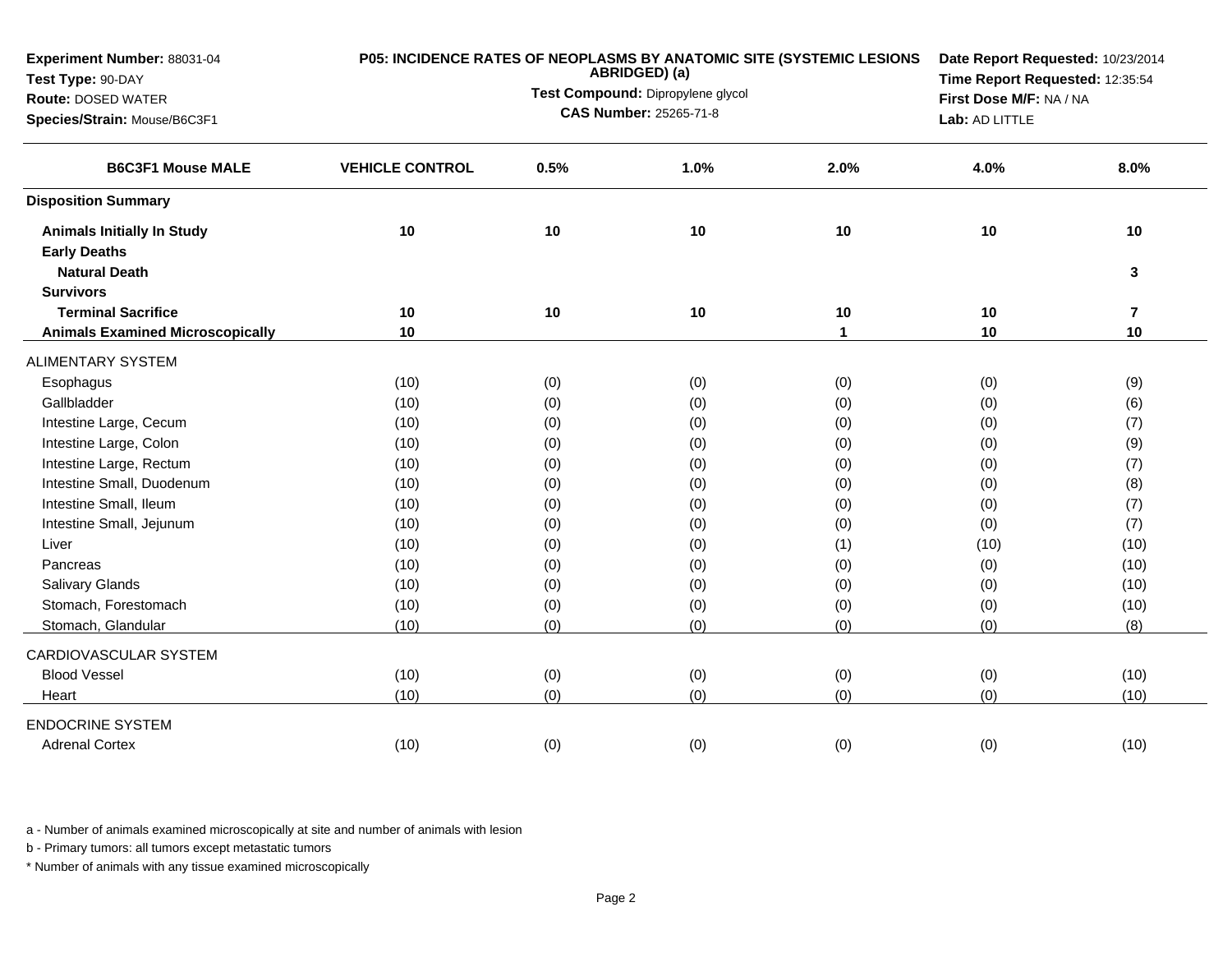| Experiment Number: 88031-04<br>Test Type: 90-DAY |                        |                                                 | ABRIDGED) (a)                     | P05: INCIDENCE RATES OF NEOPLASMS BY ANATOMIC SITE (SYSTEMIC LESIONS | Date Report Requested: 10/23/2014 |                                                                               |  |  |  |
|--------------------------------------------------|------------------------|-------------------------------------------------|-----------------------------------|----------------------------------------------------------------------|-----------------------------------|-------------------------------------------------------------------------------|--|--|--|
| <b>Route: DOSED WATER</b>                        |                        |                                                 | Test Compound: Dipropylene glycol |                                                                      | First Dose M/F: NA / NA           | Time Report Requested: 12:35:54<br>8.0%<br>(10)<br>(10)<br>(6)<br>(7)<br>(10) |  |  |  |
| Species/Strain: Mouse/B6C3F1                     |                        | <b>CAS Number: 25265-71-8</b><br>Lab: AD LITTLE |                                   |                                                                      |                                   |                                                                               |  |  |  |
| <b>B6C3F1 Mouse MALE</b>                         | <b>VEHICLE CONTROL</b> | 0.5%                                            | 1.0%                              | 2.0%                                                                 | 4.0%                              |                                                                               |  |  |  |
| <b>Adrenal Medulla</b>                           | (10)                   | (0)                                             | (0)                               | (0)                                                                  | (0)                               |                                                                               |  |  |  |
| Islets, Pancreatic                               | (10)                   | (0)                                             | (0)                               | (0)                                                                  | (0)                               |                                                                               |  |  |  |
| Parathyroid Gland                                | (9)                    | (0)                                             | (0)                               | (0)                                                                  | (0)                               |                                                                               |  |  |  |
| <b>Pituitary Gland</b>                           | (10)                   | (0)                                             | (0)                               | (0)                                                                  | (0)                               |                                                                               |  |  |  |
| <b>Thyroid Gland</b>                             | (10)                   | (0)                                             | (0)                               | (0)                                                                  | (0)                               |                                                                               |  |  |  |
| <b>GENERAL BODY SYSTEM</b><br>None               |                        |                                                 |                                   |                                                                      |                                   |                                                                               |  |  |  |
| <b>GENITAL SYSTEM</b>                            |                        |                                                 |                                   |                                                                      |                                   |                                                                               |  |  |  |
| Epididymis                                       | (10)                   | (0)                                             | (0)                               | (0)                                                                  | (0)                               | (10)                                                                          |  |  |  |
| Penis                                            | (0)                    | (0)                                             | (0)                               | (0)                                                                  | (0)                               | (1)                                                                           |  |  |  |
| <b>Preputial Gland</b>                           | (10)                   | (0)                                             | (0)                               | (0)                                                                  | (0)                               | (10)                                                                          |  |  |  |
| Prostate                                         | (10)                   | (0)                                             | (0)                               | (0)                                                                  | (0)                               | (10)                                                                          |  |  |  |
| <b>Seminal Vesicle</b>                           | (10)                   | (0)                                             | (0)                               | (0)                                                                  | (0)                               | (10)                                                                          |  |  |  |
| Testes                                           | (10)                   | (0)                                             | (0)                               | (0)                                                                  | (0)                               | (10)                                                                          |  |  |  |
| <b>HEMATOPOIETIC SYSTEM</b>                      |                        |                                                 |                                   |                                                                      |                                   |                                                                               |  |  |  |
| <b>Bone Marrow</b>                               | (10)                   | (0)                                             | (0)                               | (0)                                                                  | (10)                              | (10)                                                                          |  |  |  |
| Lymph Node, Mandibular                           | (10)                   | (0)                                             | (0)                               | (0)                                                                  | (0)                               | (9)                                                                           |  |  |  |
| Lymph Node, Mesenteric                           | (10)                   | (0)                                             | (0)                               | (0)                                                                  | (0)                               | (7)                                                                           |  |  |  |
| Spleen                                           | (10)                   | (0)                                             | (0)                               | (0)                                                                  | (10)                              | (10)                                                                          |  |  |  |
| Thymus                                           | (10)                   | (0)                                             | (0)                               | (0)                                                                  | (0)                               | (8)                                                                           |  |  |  |
| <b>INTEGUMENTARY SYSTEM</b>                      |                        |                                                 |                                   |                                                                      |                                   |                                                                               |  |  |  |
| Mammary Gland                                    | (4)                    | (0)                                             | (0)                               | (0)                                                                  | (0)                               | (2)                                                                           |  |  |  |
| Skin                                             | (10)                   | (0)                                             | (0)                               | (0)                                                                  | (0)                               | (10)                                                                          |  |  |  |
| MUSCULOSKELETAL SYSTEM                           |                        |                                                 |                                   |                                                                      |                                   |                                                                               |  |  |  |
| <b>Bone</b>                                      | (10)                   | (0)                                             | (0)                               | (0)                                                                  | (0)                               | (10)                                                                          |  |  |  |

NERVOUS SYSTEM

a - Number of animals examined microscopically at site and number of animals with lesion

b - Primary tumors: all tumors except metastatic tumors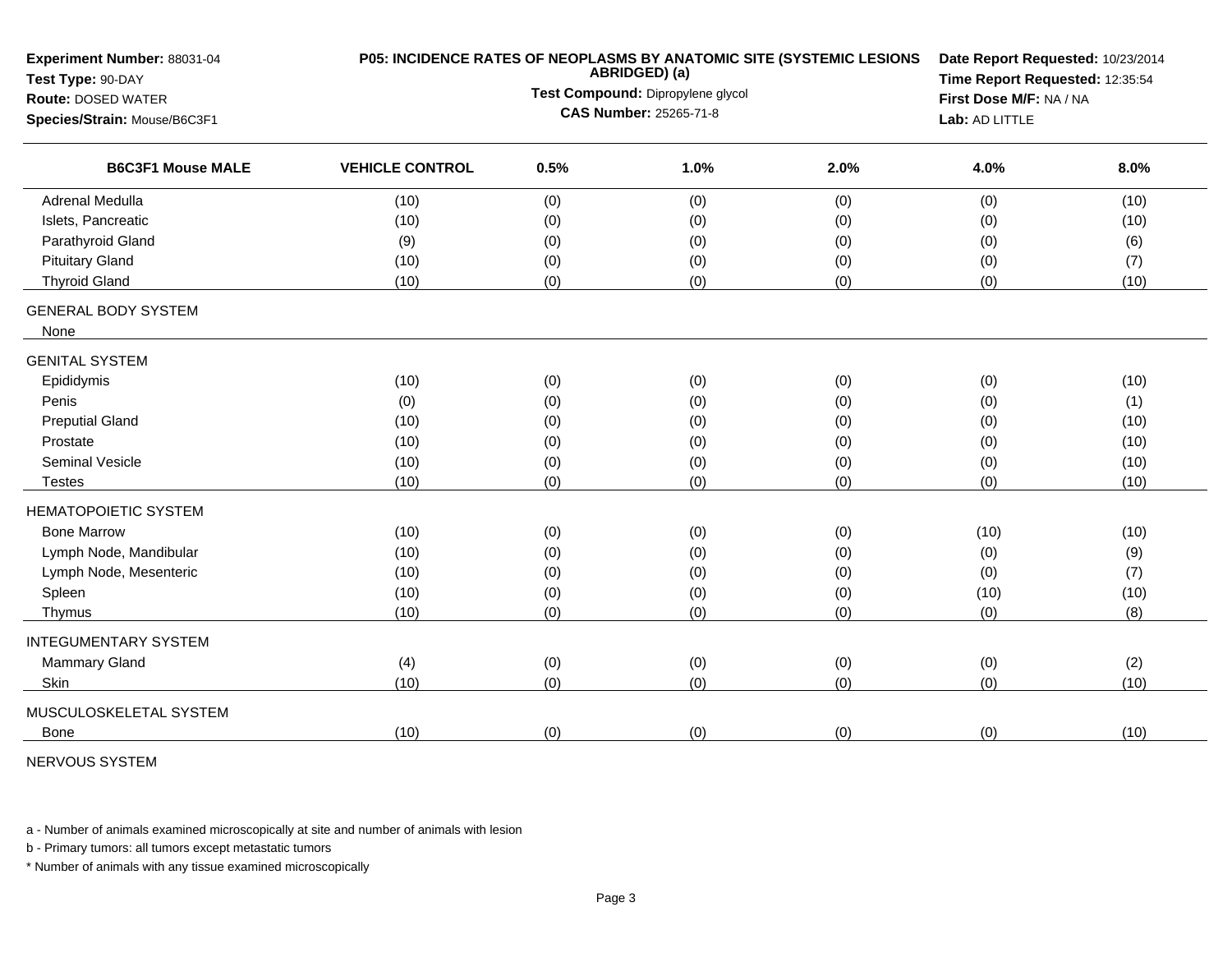| Experiment Number: 88031-04<br>Test Type: 90-DAY<br><b>Route: DOSED WATER</b><br>Species/Strain: Mouse/B6C3F1 |                        |      | ABRIDGED) (a)<br>Test Compound: Dipropylene glycol<br><b>CAS Number: 25265-71-8</b> | P05: INCIDENCE RATES OF NEOPLASMS BY ANATOMIC SITE (SYSTEMIC LESIONS | Date Report Requested: 10/23/2014<br>Time Report Requested: 12:35:54<br>First Dose M/F: NA / NA<br>Lab: AD LITTLE |         |
|---------------------------------------------------------------------------------------------------------------|------------------------|------|-------------------------------------------------------------------------------------|----------------------------------------------------------------------|-------------------------------------------------------------------------------------------------------------------|---------|
| <b>B6C3F1 Mouse MALE</b>                                                                                      | <b>VEHICLE CONTROL</b> | 0.5% | 1.0%                                                                                | 2.0%                                                                 | 4.0%                                                                                                              | $8.0\%$ |
| <b>Brain</b>                                                                                                  | (10)                   | (0)  | (0)                                                                                 | (0)                                                                  | (0)                                                                                                               | (10)    |
| <b>RESPIRATORY SYSTEM</b>                                                                                     |                        |      |                                                                                     |                                                                      |                                                                                                                   |         |
| Lung                                                                                                          | (10)                   | (0)  | (0)                                                                                 | (0)                                                                  | (0)                                                                                                               | (10)    |
| Nose                                                                                                          | (10)                   | (0)  | (0)                                                                                 | (0)                                                                  | (0)                                                                                                               | (10)    |
| Trachea                                                                                                       | (10)                   | (0)  | (0)                                                                                 | (0)                                                                  | (0)                                                                                                               | (10)    |
| SPECIAL SENSES SYSTEM<br>None                                                                                 |                        |      |                                                                                     |                                                                      |                                                                                                                   |         |
| URINARY SYSTEM                                                                                                |                        |      |                                                                                     |                                                                      |                                                                                                                   |         |
| Kidney                                                                                                        | (10)                   | (0)  | (0)                                                                                 | (0)                                                                  | (0)                                                                                                               | (10)    |
| <b>Urinary Bladder</b>                                                                                        | (10)                   | (0)  | (0)                                                                                 | (0)                                                                  | (0)                                                                                                               | (10)    |

b - Primary tumors: all tumors except metastatic tumors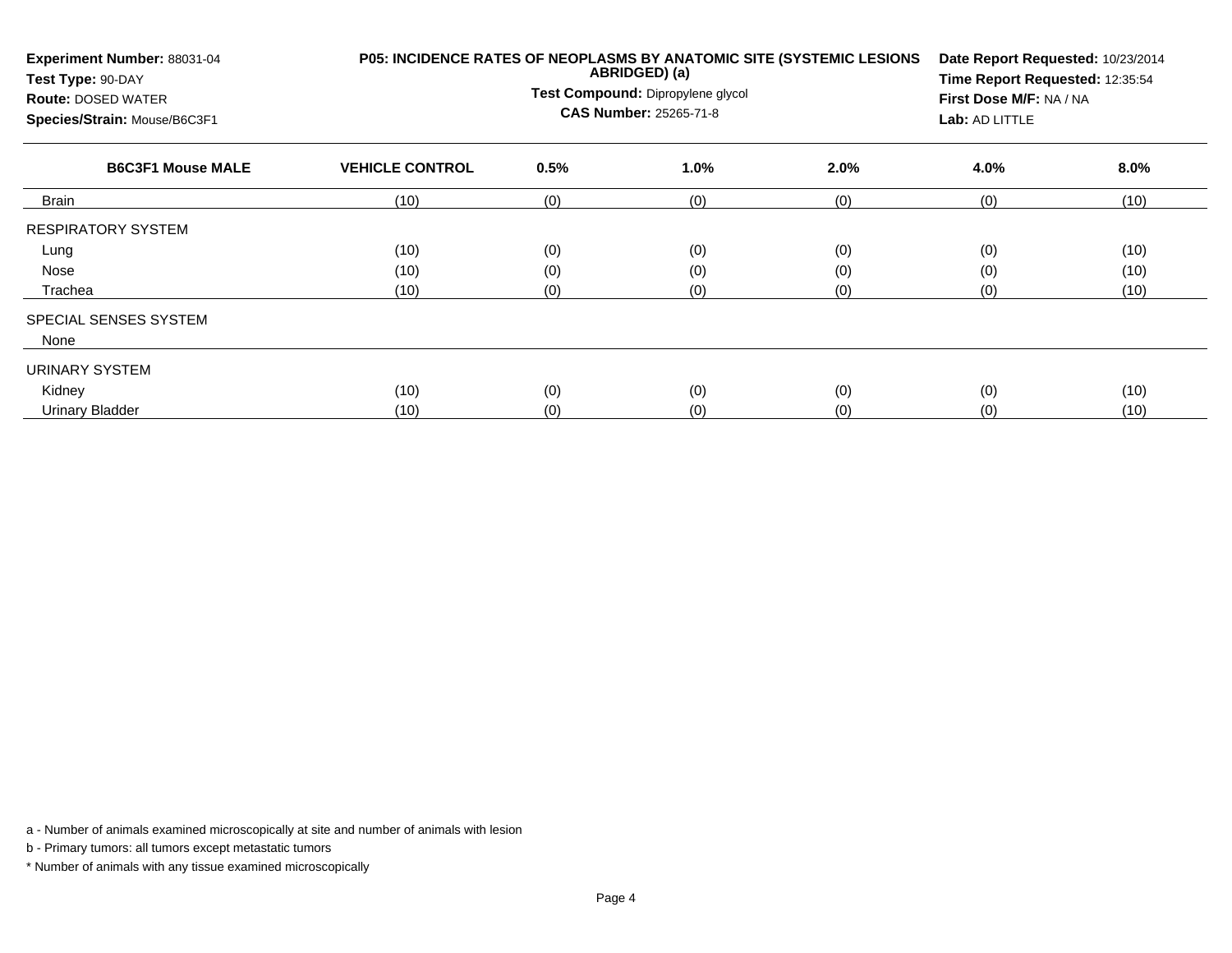| Experiment Number: 88031-04<br>Test Type: 90-DAY<br><b>Route: DOSED WATER</b><br>Species/Strain: Mouse/B6C3F1 |                        | P05: INCIDENCE RATES OF NEOPLASMS BY ANATOMIC SITE (SYSTEMIC LESIONS<br>Date Report Requested: 10/23/2014<br>ABRIDGED) (a)<br>Time Report Requested: 12:35:54<br>Test Compound: Dipropylene glycol<br>First Dose M/F: NA / NA<br>CAS Number: 25265-71-8<br>Lab: AD LITTLE |      |      |      |      |
|---------------------------------------------------------------------------------------------------------------|------------------------|---------------------------------------------------------------------------------------------------------------------------------------------------------------------------------------------------------------------------------------------------------------------------|------|------|------|------|
| <b>B6C3F1 Mouse MALE</b>                                                                                      | <b>VEHICLE CONTROL</b> | 0.5%                                                                                                                                                                                                                                                                      | 1.0% | 2.0% | 4.0% | 8.0% |
| <b>Tumor Summary for MALE</b>                                                                                 |                        |                                                                                                                                                                                                                                                                           |      |      |      |      |
| <b>Total Animals with Primary Neoplasms (b)</b><br><b>Total Primary Neoplasms</b>                             |                        |                                                                                                                                                                                                                                                                           |      |      |      |      |
| <b>Total Animals with Benign Neoplasms</b><br><b>Total Benign Neoplasms</b>                                   |                        |                                                                                                                                                                                                                                                                           |      |      |      |      |
| <b>Total Animals with Malignant Neoplasms</b><br><b>Total Malignant Neoplasms</b>                             |                        |                                                                                                                                                                                                                                                                           |      |      |      |      |
| <b>Total Animals with Metastatic Neoplasms</b><br><b>Total Metastatic Neoplasms</b>                           |                        |                                                                                                                                                                                                                                                                           |      |      |      |      |
| <b>Total Animals with Malignant Neoplasms</b><br><b>Uncertain Primary Site</b>                                |                        |                                                                                                                                                                                                                                                                           |      |      |      |      |
| Total Animals with Neoplasms Uncertain -<br><b>Benign or Malignant</b><br><b>Total Uncertain Neoplasms</b>    |                        |                                                                                                                                                                                                                                                                           |      |      |      |      |

\*\*\*END OF MALE DATA\*\*\*

a - Number of animals examined microscopically at site and number of animals with lesion

b - Primary tumors: all tumors except metastatic tumors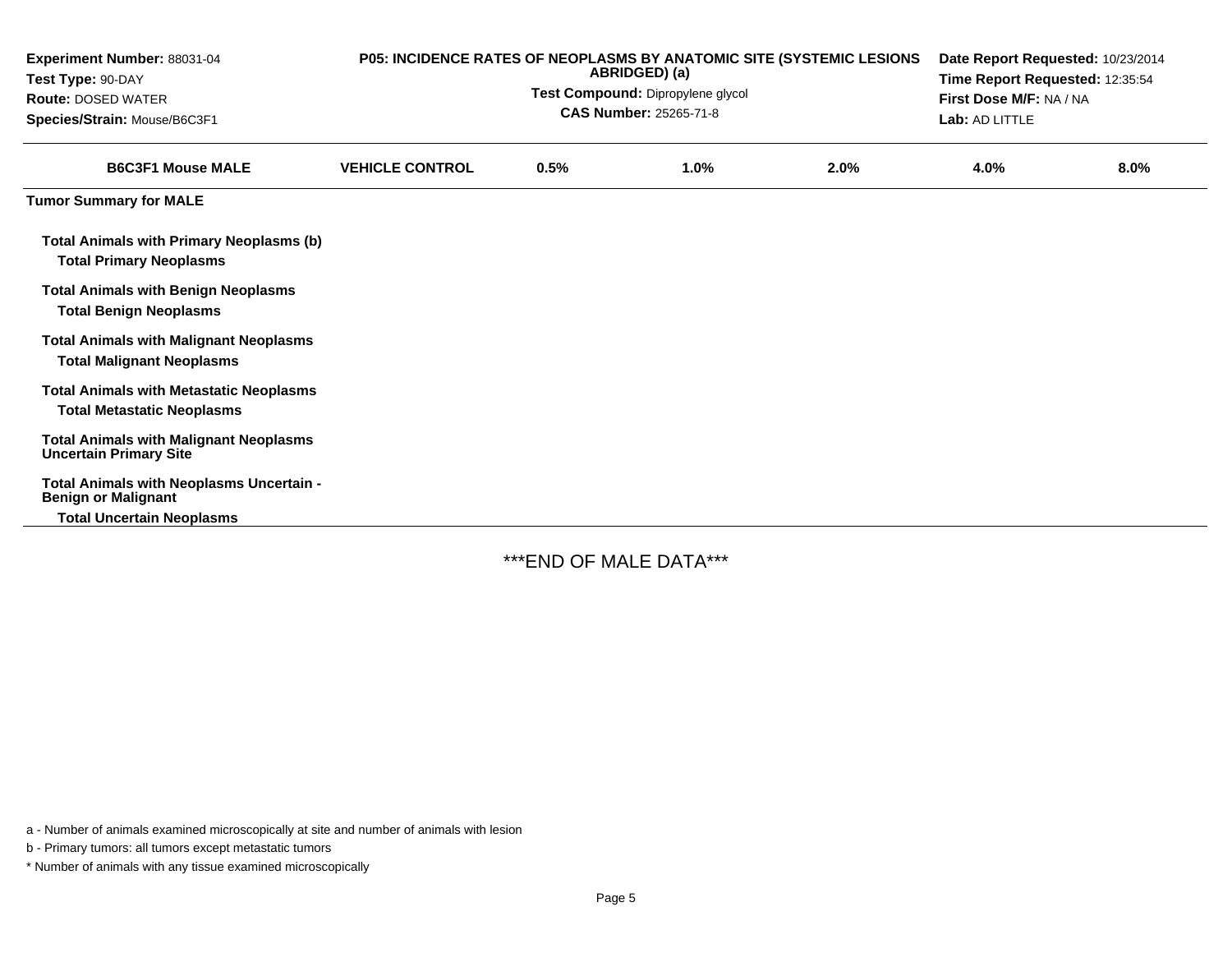| Experiment Number: 88031-04                              |                        |      | ABRIDGED) (a)                     | P05: INCIDENCE RATES OF NEOPLASMS BY ANATOMIC SITE (SYSTEMIC LESIONS |      |                                                                                                                                                                                                                        |  |  |
|----------------------------------------------------------|------------------------|------|-----------------------------------|----------------------------------------------------------------------|------|------------------------------------------------------------------------------------------------------------------------------------------------------------------------------------------------------------------------|--|--|
| Test Type: 90-DAY                                        |                        |      | Test Compound: Dipropylene glycol |                                                                      |      |                                                                                                                                                                                                                        |  |  |
| <b>Route: DOSED WATER</b>                                |                        |      | <b>CAS Number: 25265-71-8</b>     |                                                                      |      | Date Report Requested: 10/23/2014<br>Time Report Requested: 12:35:54<br>First Dose M/F: NA / NA<br>Lab: AD LITTLE<br>4.0%<br>8.0%<br>10<br>10<br>1<br>10<br>9<br>10<br>10<br>(0)<br>(10)<br>(0)<br>(10)<br>(0)<br>(10) |  |  |
| Species/Strain: Mouse/B6C3F1                             |                        |      |                                   |                                                                      |      |                                                                                                                                                                                                                        |  |  |
| <b>B6C3F1 Mouse FEMALE</b>                               | <b>VEHICLE CONTROL</b> | 0.5% | 1.0%                              | 2.0%                                                                 |      |                                                                                                                                                                                                                        |  |  |
| <b>Disposition Summary</b>                               |                        |      |                                   |                                                                      |      |                                                                                                                                                                                                                        |  |  |
| <b>Animals Initially In Study</b><br><b>Early Deaths</b> | 10                     | 10   | 10                                | 10                                                                   |      |                                                                                                                                                                                                                        |  |  |
| <b>Moribund Sacrifice</b>                                |                        |      |                                   |                                                                      |      |                                                                                                                                                                                                                        |  |  |
| <b>Natural Death</b>                                     |                        |      |                                   | 1                                                                    |      |                                                                                                                                                                                                                        |  |  |
| <b>Survivors</b>                                         |                        |      |                                   |                                                                      |      |                                                                                                                                                                                                                        |  |  |
| <b>Terminal Sacrifice</b>                                | 10                     | 10   | 10                                | 9                                                                    |      |                                                                                                                                                                                                                        |  |  |
| <b>Animals Examined Microscopically</b>                  | 10                     |      | 1                                 | 1                                                                    |      |                                                                                                                                                                                                                        |  |  |
| <b>ALIMENTARY SYSTEM</b>                                 |                        |      |                                   |                                                                      |      |                                                                                                                                                                                                                        |  |  |
| Esophagus                                                | (10)                   | (0)  | (0)                               | (1)                                                                  |      |                                                                                                                                                                                                                        |  |  |
| Gallbladder                                              | (9)                    | (0)  | (0)                               | (1)                                                                  |      |                                                                                                                                                                                                                        |  |  |
| Intestine Large, Cecum                                   | (10)                   | (0)  | (0)                               | (0)                                                                  |      |                                                                                                                                                                                                                        |  |  |
| Intestine Large, Colon                                   | (10)                   | (0)  | (0)                               | (1)                                                                  | (0)  | (10)                                                                                                                                                                                                                   |  |  |
| Intestine Large, Rectum                                  | (10)                   | (0)  | (0)                               | (1)                                                                  | (0)  | (10)                                                                                                                                                                                                                   |  |  |
| Intestine Small, Duodenum                                | (10)                   | (0)  | (0)                               | (0)                                                                  | (0)  | (10)                                                                                                                                                                                                                   |  |  |
| Intestine Small, Ileum                                   | (10)                   | (0)  | (0)                               | (1)                                                                  | (0)  | (10)                                                                                                                                                                                                                   |  |  |
| Intestine Small, Jejunum                                 | (10)                   | (0)  | (0)                               | (0)                                                                  | (0)  | (10)                                                                                                                                                                                                                   |  |  |
| Liver                                                    | (10)                   | (0)  | (0)                               | (1)                                                                  | (10) | (10)                                                                                                                                                                                                                   |  |  |
| Pancreas                                                 | (10)                   | (0)  | (0)                               | (1)                                                                  | (0)  | (10)                                                                                                                                                                                                                   |  |  |
| <b>Salivary Glands</b>                                   | (10)                   | (0)  | (0)                               | (1)                                                                  | (0)  | (10)                                                                                                                                                                                                                   |  |  |
| Stomach, Forestomach                                     | (10)                   | (0)  | (0)                               | (0)                                                                  | (0)  | (10)                                                                                                                                                                                                                   |  |  |
| Stomach, Glandular                                       | (10)                   | (0)  | (0)                               | (1)                                                                  | (0)  | (10)                                                                                                                                                                                                                   |  |  |
| CARDIOVASCULAR SYSTEM                                    |                        |      |                                   |                                                                      |      |                                                                                                                                                                                                                        |  |  |
| <b>Blood Vessel</b>                                      | (10)                   | (0)  | (0)                               | (1)                                                                  | (0)  | (8)                                                                                                                                                                                                                    |  |  |
| Heart                                                    | (10)                   | (0)  | (0)                               | (1)                                                                  | (0)  | (10)                                                                                                                                                                                                                   |  |  |

ENDOCRINE SYSTEM

a - Number of animals examined microscopically at site and number of animals with lesion

b - Primary tumors: all tumors except metastatic tumors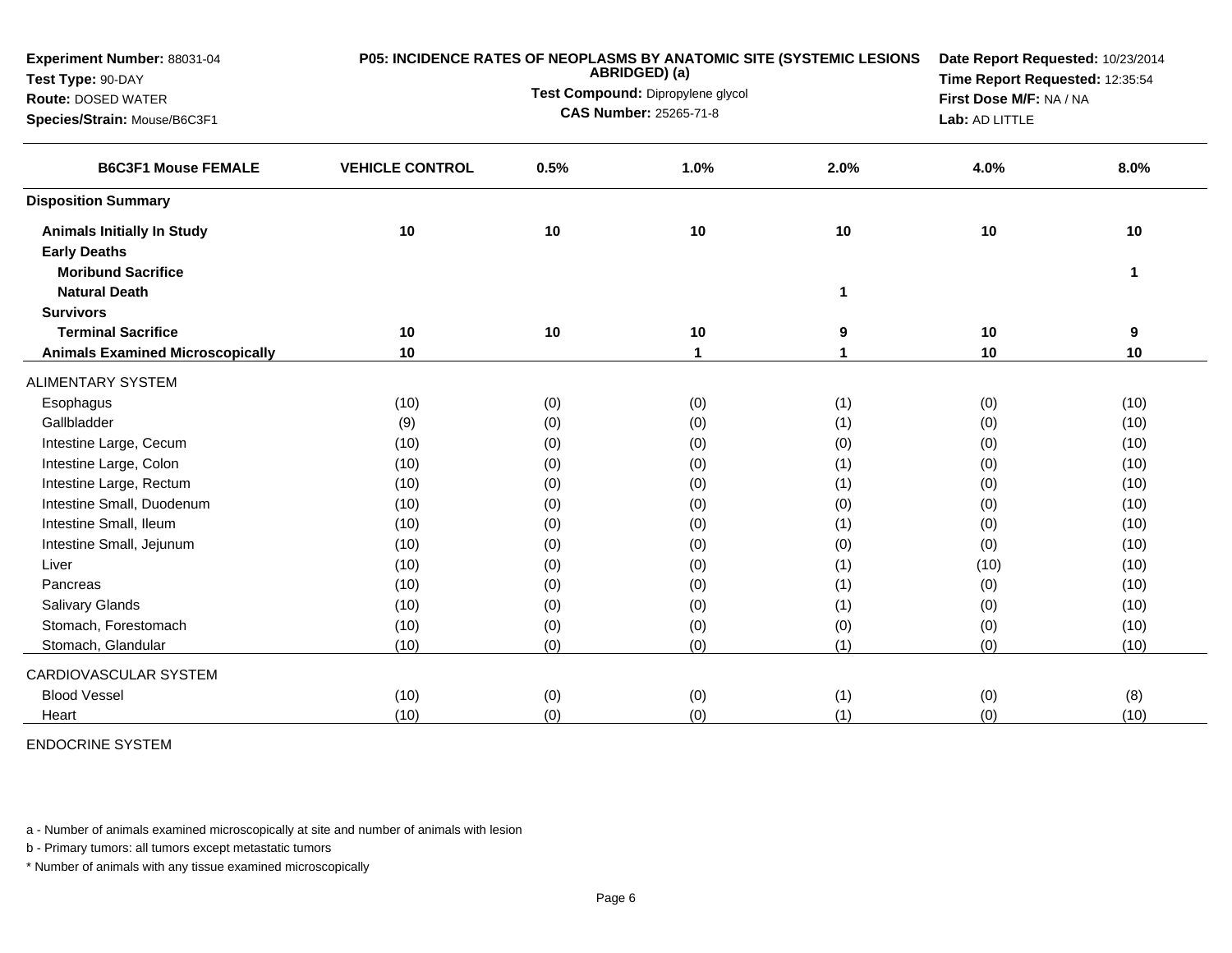| Experiment Number: 88031-04<br>Test Type: 90-DAY |                                   |      | ABRIDGED) (a)                 | P05: INCIDENCE RATES OF NEOPLASMS BY ANATOMIC SITE (SYSTEMIC LESIONS | Date Report Requested: 10/23/2014<br>Time Report Requested: 12:35:54 |      |  |
|--------------------------------------------------|-----------------------------------|------|-------------------------------|----------------------------------------------------------------------|----------------------------------------------------------------------|------|--|
| <b>Route: DOSED WATER</b>                        | Test Compound: Dipropylene glycol |      |                               |                                                                      | First Dose M/F: NA / NA                                              |      |  |
| Species/Strain: Mouse/B6C3F1                     |                                   |      | <b>CAS Number: 25265-71-8</b> |                                                                      | Lab: AD LITTLE                                                       |      |  |
| <b>B6C3F1 Mouse FEMALE</b>                       | <b>VEHICLE CONTROL</b>            | 0.5% | 1.0%                          | 2.0%                                                                 | 4.0%                                                                 | 8.0% |  |
| <b>Adrenal Cortex</b>                            | (10)                              | (0)  | (0)                           | (1)                                                                  | (0)                                                                  | (10) |  |
| <b>Adrenal Medulla</b>                           | (10)                              | (0)  | (0)                           | (1)                                                                  | (0)                                                                  | (9)  |  |
| Islets, Pancreatic                               | (10)                              | (0)  | (0)                           | (1)                                                                  | (0)                                                                  | (10) |  |
| Parathyroid Gland                                | (8)                               | (0)  | (0)                           | (0)                                                                  | (0)                                                                  | (8)  |  |
| <b>Pituitary Gland</b>                           | (10)                              | (0)  | (0)                           | (1)                                                                  | (0)                                                                  | (9)  |  |
| <b>Thyroid Gland</b>                             | (10)                              | (0)  | (0)                           | (1)                                                                  | (0)                                                                  | (10) |  |
| <b>GENERAL BODY SYSTEM</b>                       |                                   |      |                               |                                                                      |                                                                      |      |  |
| None                                             |                                   |      |                               |                                                                      |                                                                      |      |  |
| <b>GENITAL SYSTEM</b>                            |                                   |      |                               |                                                                      |                                                                      |      |  |
| <b>Clitoral Gland</b>                            | (9)                               | (0)  | (0)                           | (1)                                                                  | (0)                                                                  | (10) |  |
| Ovary                                            | (10)                              | (0)  | (0)                           | (1)                                                                  | (0)                                                                  | (10) |  |
| Uterus                                           | (10)                              | (0)  | (1)                           | (1)                                                                  | (0)                                                                  | (10) |  |
| <b>HEMATOPOIETIC SYSTEM</b>                      |                                   |      |                               |                                                                      |                                                                      |      |  |
| <b>Bone Marrow</b>                               | (10)                              | (0)  | (0)                           | (1)                                                                  | (0)                                                                  | (10) |  |
| Lymph Node, Mandibular                           | (10)                              | (0)  | (0)                           | (1)                                                                  | (1)                                                                  | (10) |  |
| Lymph Node, Mesenteric                           | (9)                               | (0)  | (0)                           | (1)                                                                  | (0)                                                                  | (9)  |  |
| Spleen                                           | (10)                              | (0)  | (0)                           | (1)                                                                  | (0)                                                                  | (10) |  |
| Thymus                                           | (10)                              | (0)  | (0)                           | (1)                                                                  | (0)                                                                  | (9)  |  |
| <b>INTEGUMENTARY SYSTEM</b>                      |                                   |      |                               |                                                                      |                                                                      |      |  |
| Mammary Gland                                    | (10)                              | (0)  | (0)                           | (1)                                                                  | (0)                                                                  | (9)  |  |
| Skin                                             | (10)                              | (0)  | (0)                           | (1)                                                                  | (0)                                                                  | (10) |  |
| MUSCULOSKELETAL SYSTEM                           |                                   |      |                               |                                                                      |                                                                      |      |  |
| <b>Bone</b>                                      | (10)                              | (0)  | (0)                           | (1)                                                                  | (0)                                                                  | (10) |  |
| NERVOUS SYSTEM                                   |                                   |      |                               |                                                                      |                                                                      |      |  |
| <b>Brain</b>                                     | (10)                              | (0)  | (0)                           | (1)                                                                  | (0)                                                                  | (10) |  |
|                                                  |                                   |      |                               |                                                                      |                                                                      |      |  |

b - Primary tumors: all tumors except metastatic tumors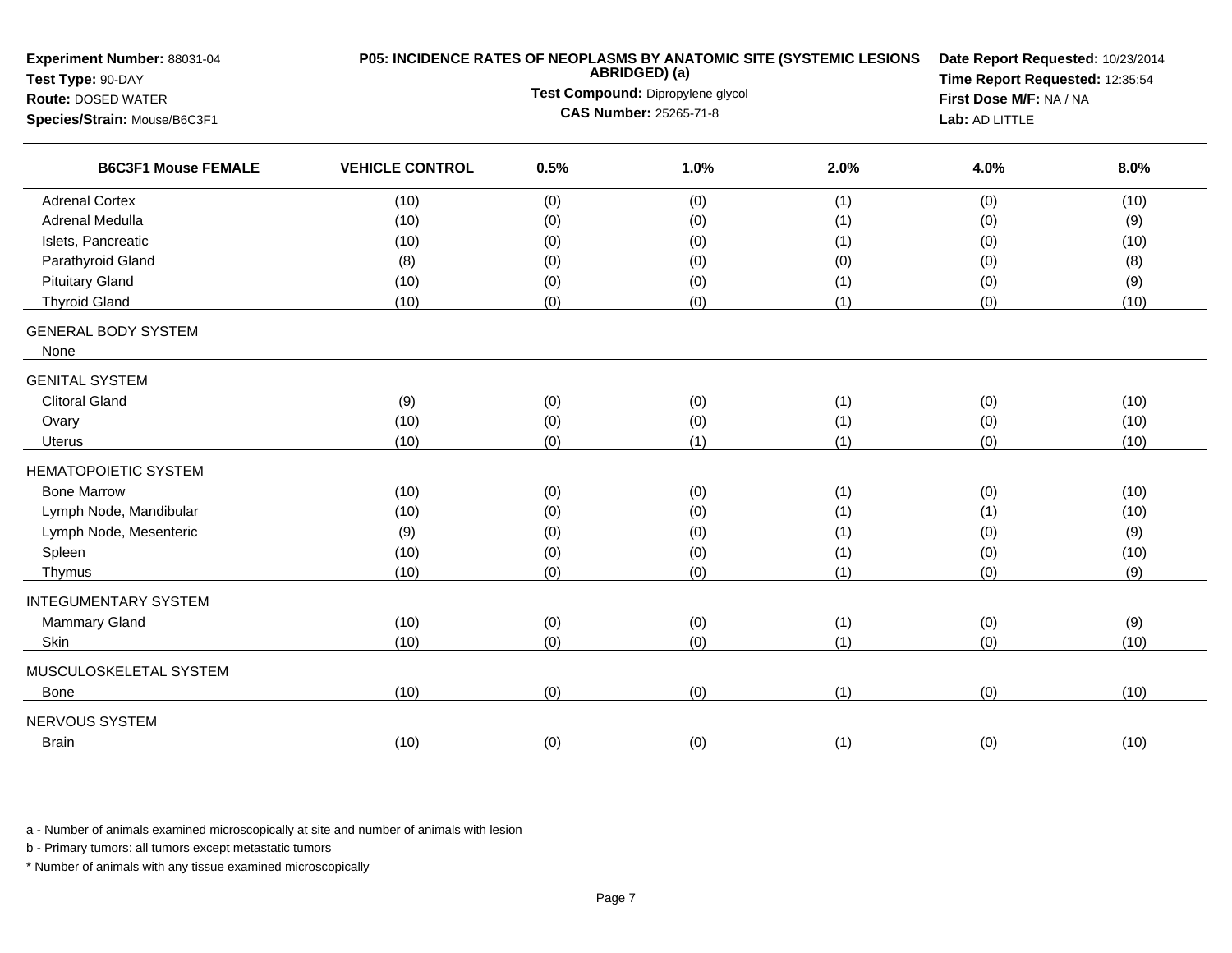| Experiment Number: 88031-04<br>Test Type: 90-DAY<br><b>Route: DOSED WATER</b><br>Species/Strain: Mouse/B6C3F1 |                        |      | ABRIDGED) (a)<br>Test Compound: Dipropylene glycol<br>CAS Number: 25265-71-8 | P05: INCIDENCE RATES OF NEOPLASMS BY ANATOMIC SITE (SYSTEMIC LESIONS | First Dose M/F: NA / NA<br>Lab: AD LITTLE | Date Report Requested: 10/23/2014<br>Time Report Requested: 12:35:54 |  |  |
|---------------------------------------------------------------------------------------------------------------|------------------------|------|------------------------------------------------------------------------------|----------------------------------------------------------------------|-------------------------------------------|----------------------------------------------------------------------|--|--|
| <b>B6C3F1 Mouse FEMALE</b>                                                                                    | <b>VEHICLE CONTROL</b> | 0.5% | $1.0\%$                                                                      | 2.0%                                                                 | 4.0%                                      | 8.0%                                                                 |  |  |
| <b>RESPIRATORY SYSTEM</b>                                                                                     |                        |      |                                                                              |                                                                      |                                           |                                                                      |  |  |
| Lung                                                                                                          | (10)                   | (0)  | (0)                                                                          | (1)                                                                  | (0)                                       | (10)                                                                 |  |  |
| Nose                                                                                                          | (10)                   | (0)  | (0)                                                                          | (1)                                                                  | (0)                                       | (10)                                                                 |  |  |
| Trachea                                                                                                       | (9)                    | (0)  | (0)                                                                          | (1)                                                                  | (0)                                       | (10)                                                                 |  |  |
| SPECIAL SENSES SYSTEM                                                                                         |                        |      |                                                                              |                                                                      |                                           |                                                                      |  |  |
| None                                                                                                          |                        |      |                                                                              |                                                                      |                                           |                                                                      |  |  |
| URINARY SYSTEM                                                                                                |                        |      |                                                                              |                                                                      |                                           |                                                                      |  |  |
| Kidney                                                                                                        | (10)                   | (0)  | (0)                                                                          | (1)                                                                  | (0)                                       | (10)                                                                 |  |  |
| <b>Urinary Bladder</b>                                                                                        | (10)                   | (0)  | (0)                                                                          | (1                                                                   | (0)                                       | (10)                                                                 |  |  |

b - Primary tumors: all tumors except metastatic tumors